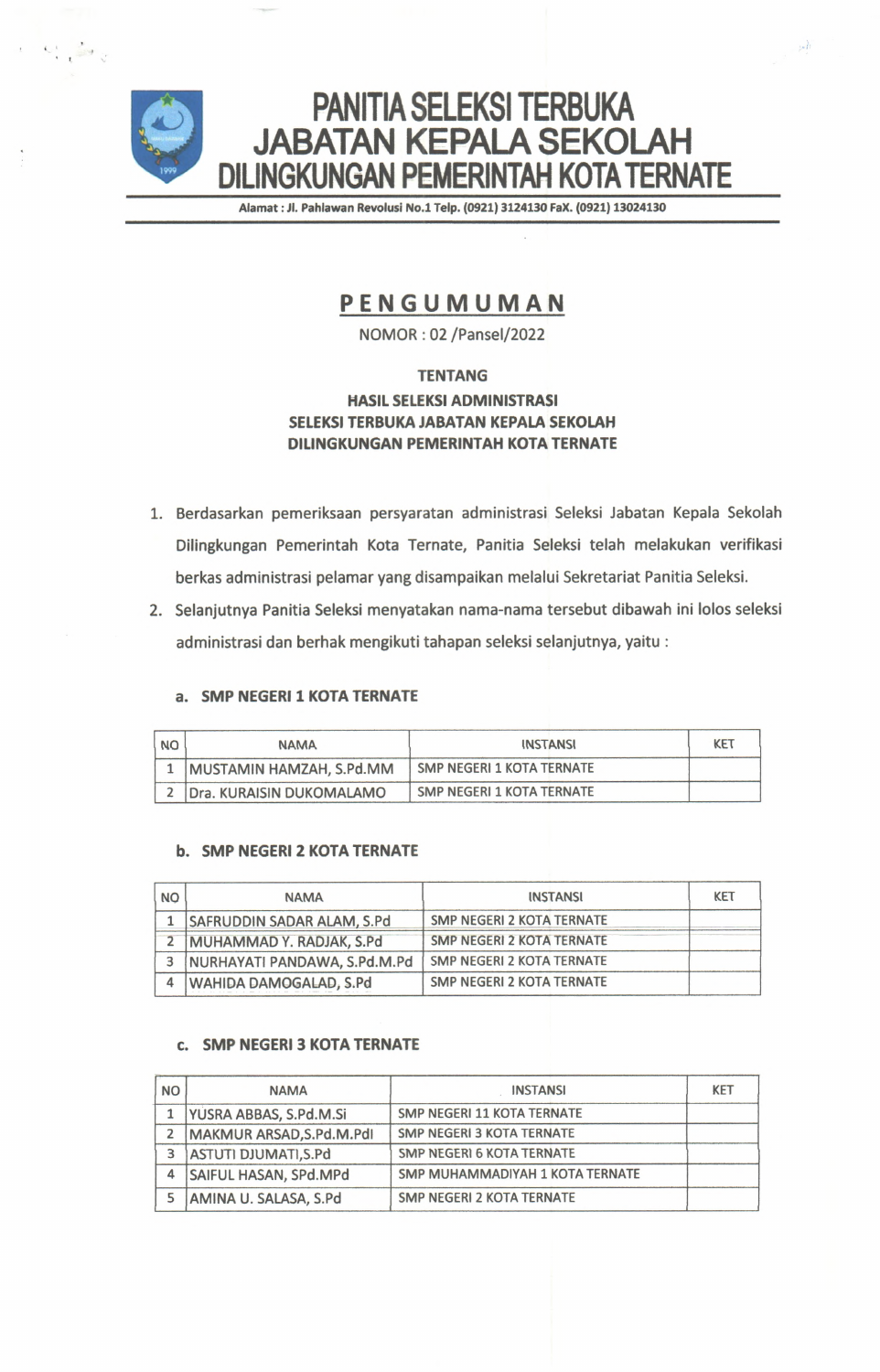# **d. SMP NEGERI 4 KOTA TERNATE**

| <b>NO</b> | <b>NAMA</b>           | <b>INSTANSI</b>            | KET |
|-----------|-----------------------|----------------------------|-----|
|           | YUSRA ABBAS, SPd. Msi | SMP NEGERI 11 KOTA TERNATE |     |
|           | GUNAWAN ABU UMAR, SPd | SMP NEGERI 4 KOTA TERNATE  |     |

# **e. SMP NEGERI 5 KOTA TERNATE**

| <b>NO</b> | <b>NAMA</b>                 | <b>INSTANSI</b>           | <b>KET</b> |
|-----------|-----------------------------|---------------------------|------------|
|           | RUSMIATI TALABA, SPd.MPd    | SMP NEGERI 5 KOTA TERNATE |            |
|           | <b>ABD HALEK SABTU, SPd</b> | SMP NEGERI 6 KOTA TERNATE |            |
|           | DJAFAR NOHO, SPd            | SMP NEGERI 2 KOTA TERNATE |            |

# **f.** SMP NEGERI 6 KOTA TERNATE

| <b>NO</b> | <b>NAMA</b>                  | INSTANSI                         | KET |
|-----------|------------------------------|----------------------------------|-----|
|           | <b>ASTUTI DJUMATI, SPd</b>   | <b>SMP NEGERI 6 KOTA TERNATE</b> |     |
|           | WAHDA S UMSOOHY, SPd         | SMP ISLAM 1 KOTA TERNATE         |     |
|           | <b>FAUZIA LA HUSEIN, SPd</b> | SMP NEGERI 6 KOTA TERNATE        |     |

# **g. SMP NEGERI 7 KOTA TERNATE**

| <b>NO</b>      | <b>NAMA</b>                 | <b>INSTANSI</b>                  | <b>KET</b> |
|----------------|-----------------------------|----------------------------------|------------|
|                | UDIN KUKA, SPd. MM          | <b>SMP NEGERI 6 KOTA TERNATE</b> |            |
| $\overline{2}$ | SAIFUL HASAN, S.Ag. MPdi    | SMP MUHAMMADIYAH 1 KOTA TERNATE  |            |
| 3              | HJ. ENDANG Y.H. SPd.MPd     | <b>SMP NEGERI 7 KOTA TERNATE</b> |            |
| 4              | JASMIN ABDULLAH, S.Pd       | <b>SMP NEGERI 9 KOTA TERNATE</b> |            |
| 5              | <b>ZAINUDIN DJUMAT, SPd</b> | <b>SMP NEGERI 7 KOTA TERNATE</b> |            |
| 6              | <b>SRI PURYANTI, S.Pd</b>   | <b>SMP NEGERI 1 KOTA TERNATE</b> |            |

# **h. SMP NEGERI 8 KOTA TERNATE**

| <b>NO</b> | <b>NAMA</b>     | <b>INSTANSI</b>           | KET |
|-----------|-----------------|---------------------------|-----|
|           | AMOR SAKTI, SPd | SMP NEGERI 8 KOTA TERNATE |     |

# **i.** SMP NEGERI 9 KOTA TERNATE

| NO | NAMA                  | <b>INSTANSI</b>           | KE. |
|----|-----------------------|---------------------------|-----|
|    | 1   AHMAD KAOSAR, SPd | SMP NEGERI 9 KOTA TERNATE |     |

# **j.** SMP NEGERI 10 KOTA TERNATE

| <b>NO</b> | NAMA                | <b>INSTANSI</b>                   | KE <sub>1</sub> |
|-----------|---------------------|-----------------------------------|-----------------|
|           | H. AJABAN DISI, SPd | <b>SMP NEGERI 10 KOTA TERNATE</b> |                 |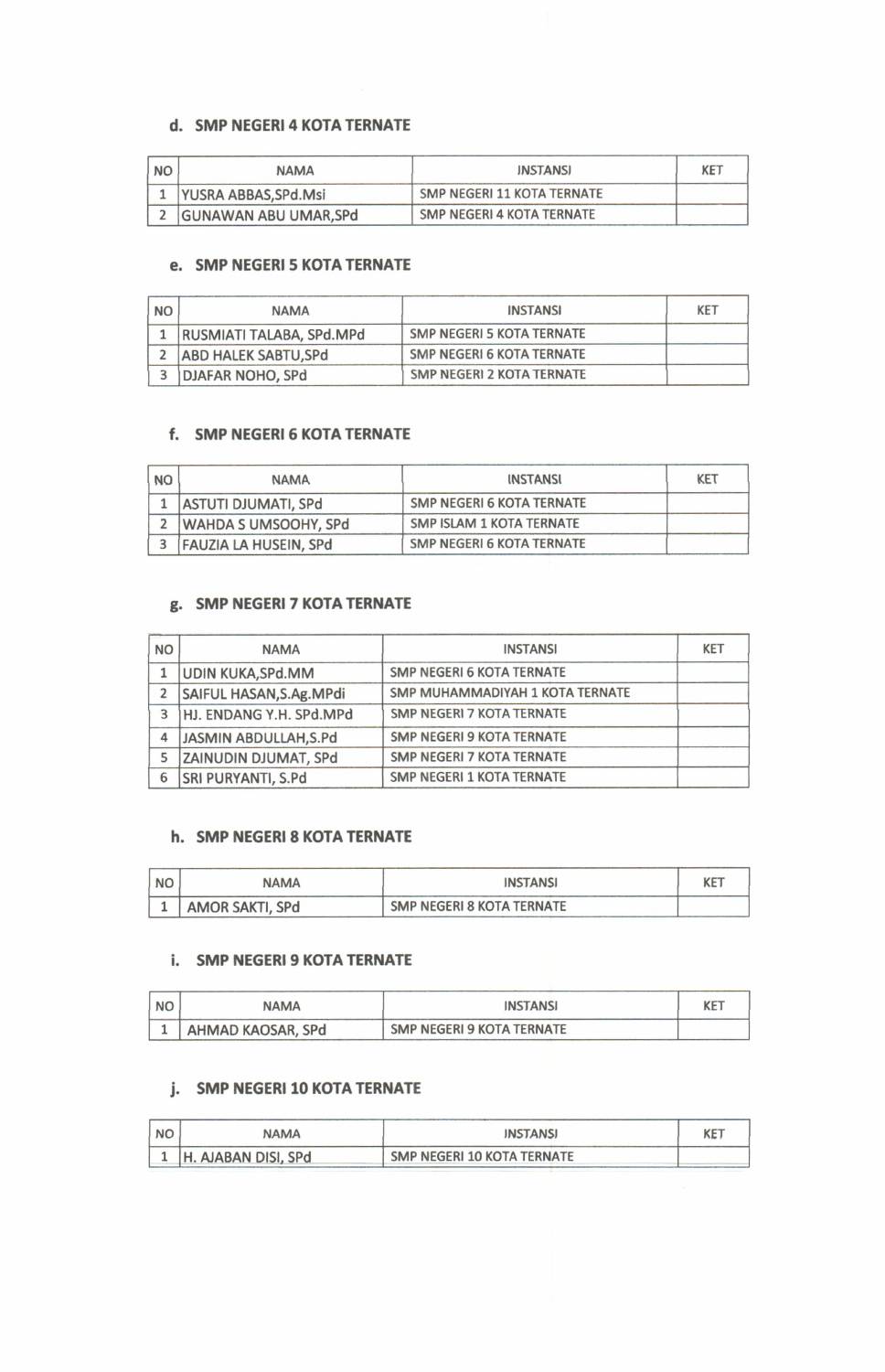# **k. SMP NEGERI 11 KOTA TERNATE**

 $\tau = \nabla^{\mathbf{r}}_{\mathbf{r}} \underbrace{\mathbf{r}^{\mathbf{r}}}_{\mathbf{r}} \mathbf{r}^{\mathbf{r}}$ 

| I NO | <b>NAMA</b>                  | <b>INSTANSI</b>            | KET |
|------|------------------------------|----------------------------|-----|
|      | 1   Drs. ANWAR MUHAMMAD, Msi | SMP NEGERI 10 KOTA TERNATE |     |
|      | AMINA U. SALASA, S.Pd        | SMP NEGERI 2 KOTA TERNATE  |     |

# **I. SMP NEGERI 12 KOTA TERNATE**

| <b>NO</b> | <b>NAMA</b>               | <b>INSTANSI</b>            | KET |
|-----------|---------------------------|----------------------------|-----|
|           | TASLIM A.DJANAD, SPd      | SMP NEGERI 12 KOTA TERNATE |     |
|           | 2 SITI SEHAT UMASUGI, SPd | SMP NEGERI 12 KOTA TERNATE |     |

#### **m. SMP NEGERI 13 KOTA TERNATE**

| <b>NO</b> | <b>NAMA</b>                  | <b>INSTANSI</b>                   | <b>KET</b> |
|-----------|------------------------------|-----------------------------------|------------|
|           | <b>ABD HALEK SABTU, S.Pd</b> | <b>SMP NEGERI 6 KOTA TERNATE</b>  |            |
|           | <b>DJAFAR NOHO, SPd</b>      | SMP NEGERI 2 KOTA TERNATE         |            |
| 3         | Drs. ANWAR MUHAMMAD, Msi     | <b>SMP NEGERI 10 KOTA TERNATE</b> |            |

#### **n. SMP NEGERI 14 KOTA TERNATE**

| NO. | <b>NAMA</b>                | <b>INSTANSI</b>            | <b>KET</b> |
|-----|----------------------------|----------------------------|------------|
|     | <b>MARISKE HUMUNE, SPd</b> | SMP NEGERI 14 KOTA TERNATE |            |

#### **o. SMP NEGERI 15 KOTA TERNATE**

| <b>NO</b> | <b>NAMA</b>                 | <b>INSTANSI</b>            | <b>KET</b> |
|-----------|-----------------------------|----------------------------|------------|
|           | <b>TASLIM A.DJANAD, SPd</b> | SMP NEGERI 12 KOTA TERNATE |            |
|           | SITI SEHAT UMASUGI, SPd     | SMP NEGERI 12 KOTA TERNATE |            |

- 3. Dengan ini kami mengundang nama-nama tersebut diatas, untuk mengikuti tahapan selanjutnya yaitu :
	- a. Seleksi Penulisan Makalah
	- **b.** Seleksi Tes Kompetensi CAT
	- c. Seleksi Wawancara
- 4. Jadwal pelaksanaan seleksi dan perubahan jadwal seleksi akan diumumkan melalui Papan Pengumuman BKPSDMD Kota Ternate dan **website** Pemerintah Kota Ternate *(ternatekota.go.id)*
- 5. Seluruh tahapan seleksi tetap mengikuti protokol kesehatan pencegahan Corona Virus *D is e a s e 2 0 1 9 (Covid-19)*
- 6. Keputusan Panitia Seleksi bersifat Final dan tidak dapat diganggu gugat.